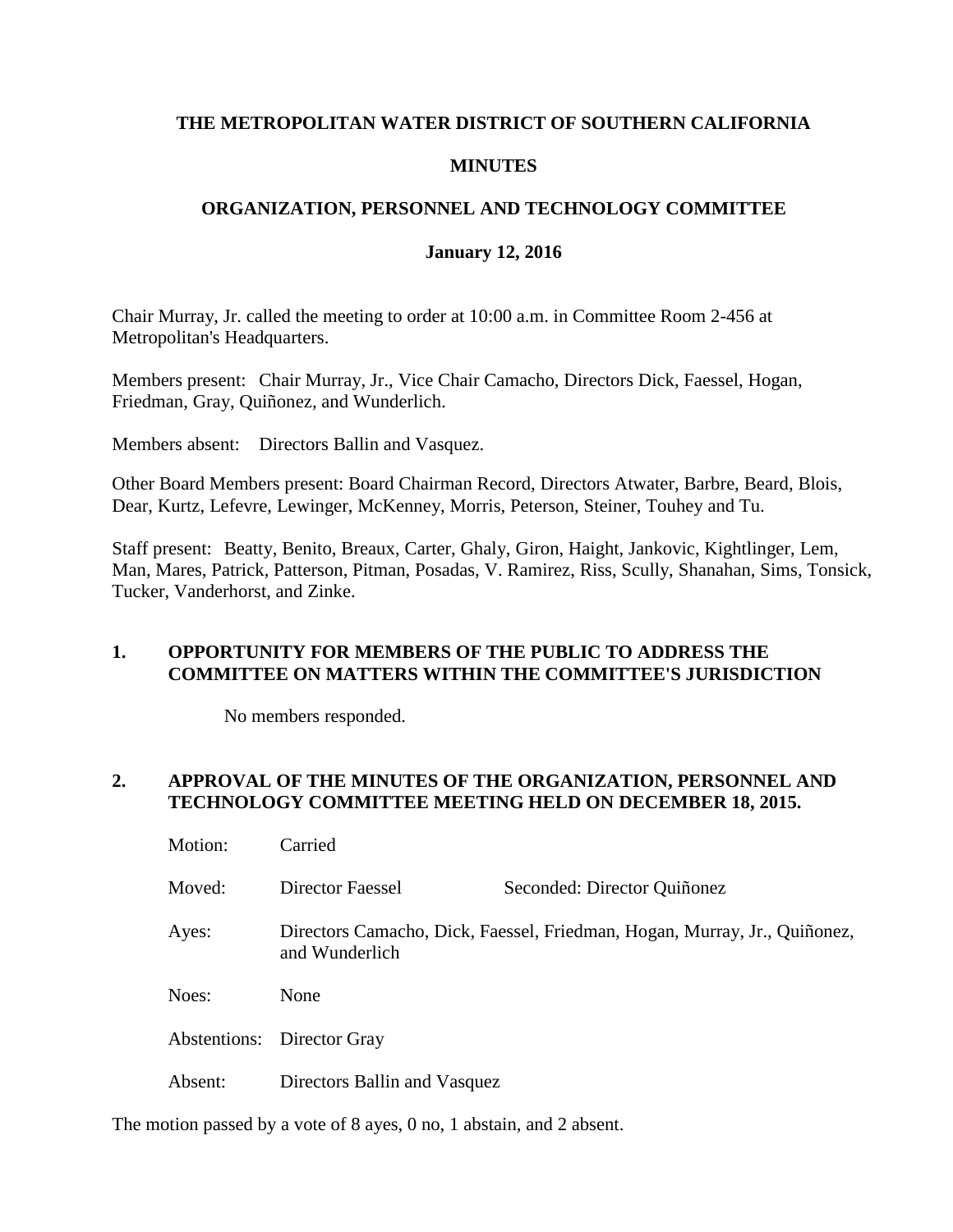# **3. CHAIRMAN'S REPORT**

General Manager Jeffrey Kightlinger announced the appointment of Diane Pitman as the Group Manager of Human Resources.

Group Manager of Human Resources Diane Pitman provided an update on the Affordable Care Act's Cadillac Tax. Ms. Pitman reported that Congress and President Obama signed a two-year delay, extending the Cadillac tax effective date to January 1, 2020.

### **4. CONSENT CALENDAR ITEMS**

None

# **5. OTHER BOARD ITEMS**

None

# **6. COMMITTEE ITEMS**

a. Subject: Update on Conference with Labor Negotiators Presented by: Stephen Lem, Human Resources Section Manager An update on Labor Negotiations was heard in closed session. Following the closed session item, Group Manager of Human Resources Diane Pitman announced that the MOU between Metropolitan and the Association of Confidential Employees (ACE) had been extended by one year to December 31, 2016, as permitted by the Agreement. In addition, Ms. Pitman reported that Metropolitan's Group Managers are no longer represented employees under the ACE agreement.

Directors Friedman and Steiner requested an update on emergency response procedures and employee training and communication on those procedures.